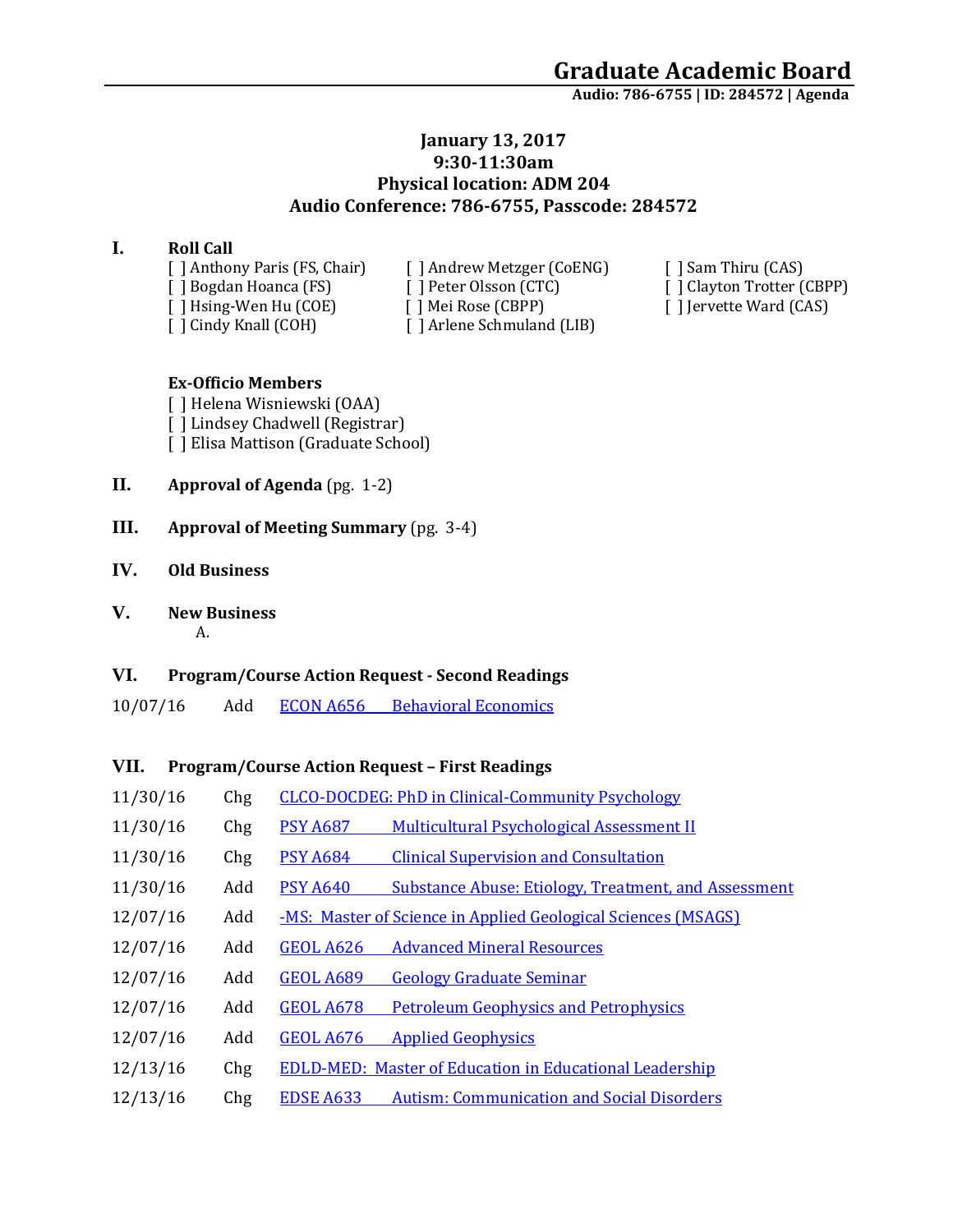| 12/13/16        | Add | <b>EDL A644</b> | <b>School Resource Allocation and Management</b>                              |  |  |
|-----------------|-----|-----------------|-------------------------------------------------------------------------------|--|--|
| 12/13/16        | Chg | <b>EDL A638</b> | <b>Instructional Leadership and Student Learning</b>                          |  |  |
| 12/13/16        | Chg | <b>EDL A610</b> | Orientation to Graduate Studies in Leadership                                 |  |  |
| 12/13/16        | Chg | <b>EDL A637</b> | <b>Organizational Theory and Change</b>                                       |  |  |
| 12/14/16        | Chg |                 | TCPR-GRCERT: Graduate Certificate in Education Leadership: Principal (K-8, 7- |  |  |
| 12, or K-87-12) |     |                 |                                                                               |  |  |
| 12/14/16        | Chg | EDSL A695A      | Beginning Internship in Speech-Language Pathology                             |  |  |
| 12/14/16        | Chg | EDSL A695B      | Advanced Internship in Speech-Language Pathology                              |  |  |

## **VIII. Administrative Reports**

- A. Vice Provost, Helena Wisniewski
- B. University Registrar, Lora Volden
- C. Graduate School, Elisa Mattison
- D. GAB Chair, Anthony Paris

# **IX. Informational Items and Adjournment**

A. Next meeting: 1/27/17 (ADM 204)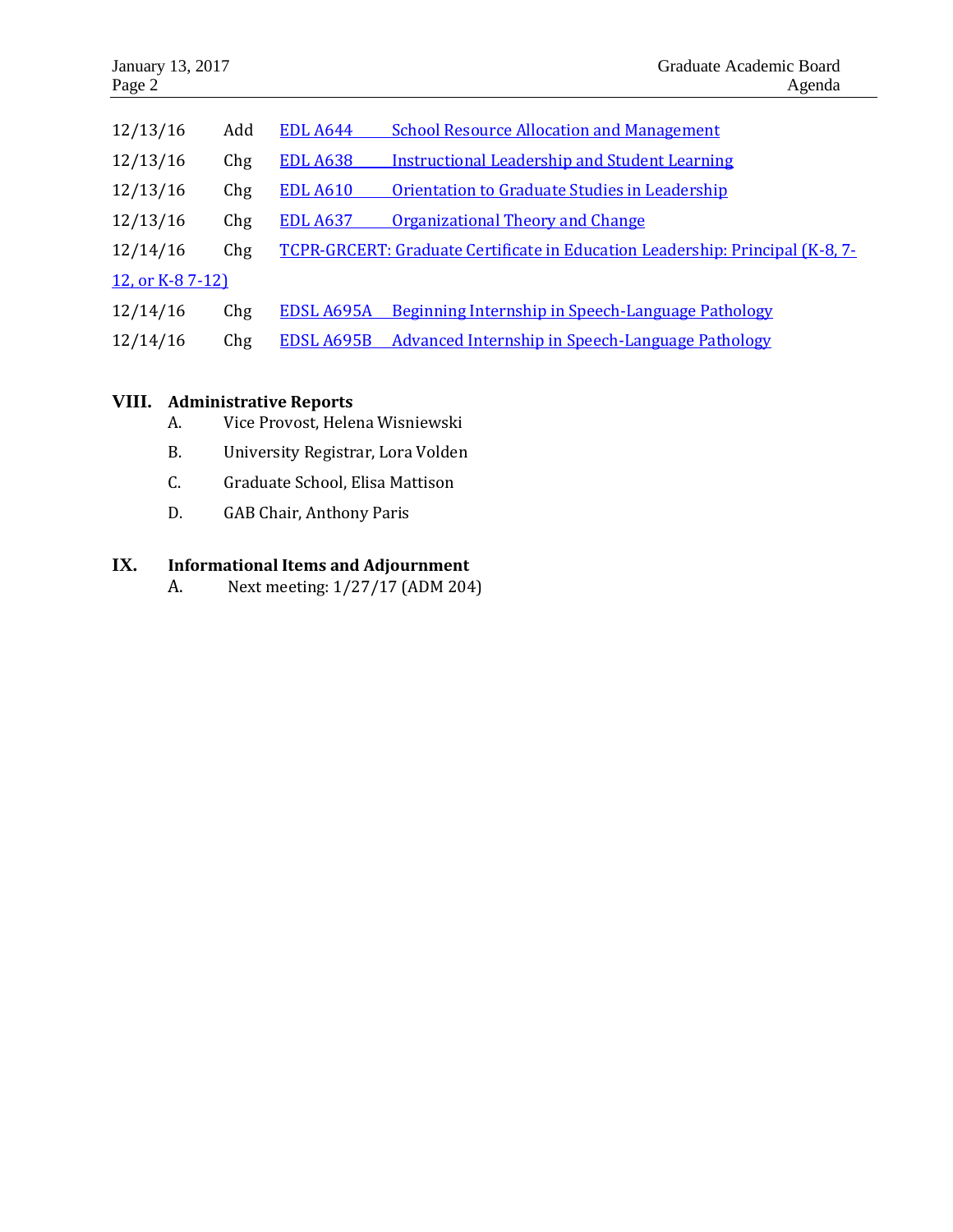**Audio: 786-6755 | ID: 284572 <sup>|</sup> Summary**

## **December 9, 2016 9:30-11:30am Physical location: LIB 302 Audio Conference: 786-6755, Passcode: 284572**

## **I. Roll Call**

[E] Cindy Knall (COH) [P] Arlene Schmuland (LIB)

[P] Anthony Paris (FS, Chair) [P] Andrew Metzger (CoENG) [P] Sam Thiru (CAS) [P] Bogdan Hoanca (FS) [E] Peter Olsson (CTC) [A] Clayton Trotter (CBPP) [E] Hsing-Wen Hu (COE) [P] Mei Rose (CBPP) [P] Jervette Ward (CAS)

#### **Ex-Officio Members**

[P] Helena Wisniewski (OAA) [P] Lora Volden (Registrar) [P] Elisa Mattison (Graduate School)

- **II. Approval of Agenda** (pg. 1) *Unanimously Approved*
- **III. Approval of Meeting Summary** (pg. 2-3) *Unanimously Approved*

#### **IV. Old Business**

**V. New Business** A.

#### **VI. Program/Course Action Request - Second Readings**

Add ECON A656 [Behavioral Economics](https://nextcatalog.uaa.alaska.edu/courseleaf/courseleaf.cgi?page=/courseadmin/7341/index.html&step=tcadiff) *Postponed*

#### **VII. Program/Course Action Request – First Readings**

- Chg MSME-MS [Master of Science in Mechanical Engineering](https://nextcatalog.uaa.alaska.edu/courseleaf/courseleaf.cgi?page=/programadmin/32/index.html&step=tcadiff)
- Add ME A672 [Advanced Linear Systems](https://nextcatalog.uaa.alaska.edu/courseleaf/courseleaf.cgi?page=/courseadmin/6293/index.html&step=tcadiff)

*Motion to waive first, approve for second. Unanimously Approved. Motion Passes.* 

#### **VIII. Administrative Reports**

- A. Vice Provost, Helena Wisniewski
	- Innovate Awards: January 6th, 2017
	- First 4 graduates of Doctorate of Nursing
- B. University Registrar, Lora Volden
- C. Graduate School, Elisa Mattison
	- Approved 13 theses for fall 2016